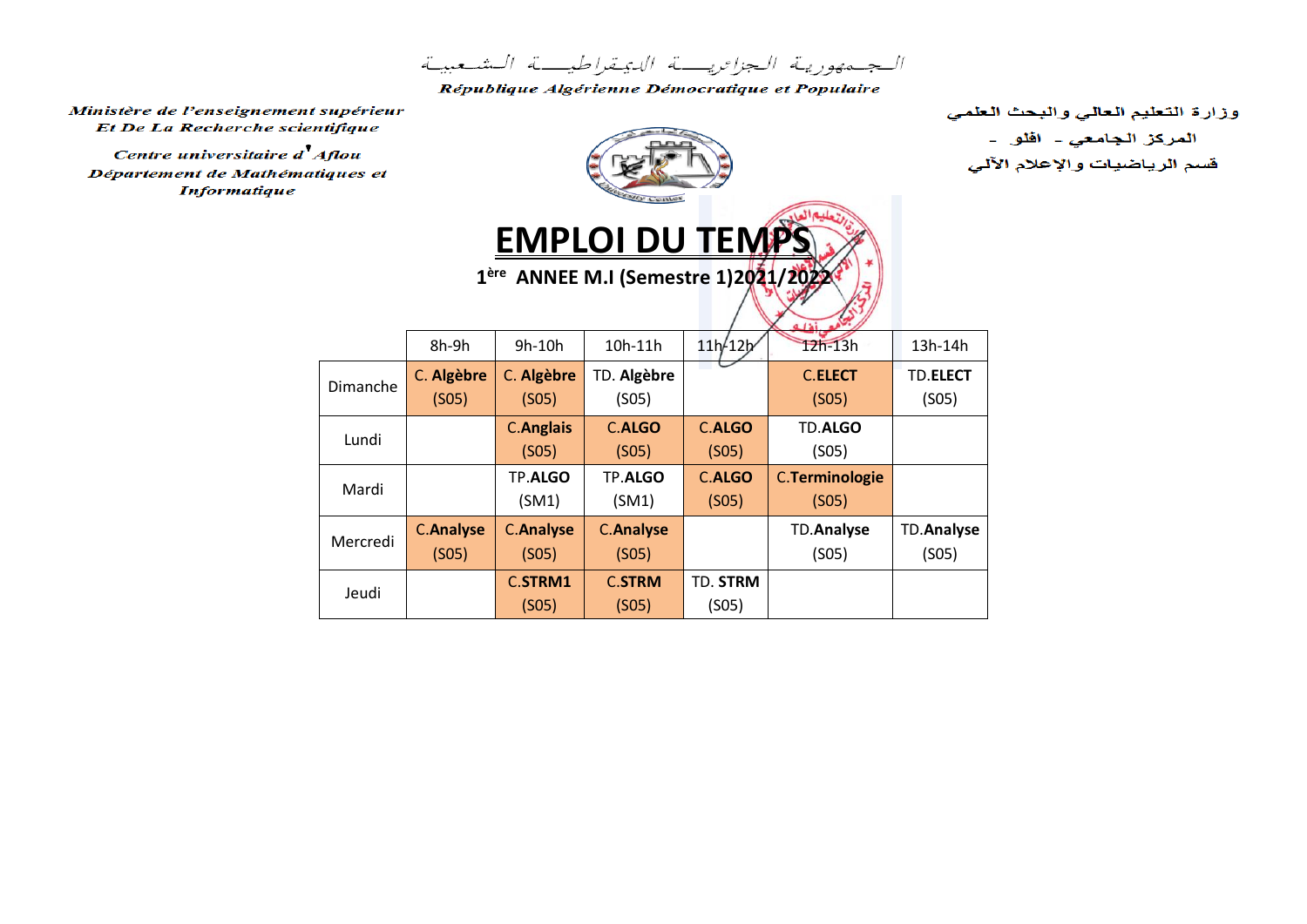الجهدورية الجزائريبة الدبمةراطيبة الشعبية

République Algérienne Démocratique et Populaire

Ministère de l'enseignement supérieur Et De La Recherche scientifique

Centre universitaire d'Aflou Département de Mathématiques et **Informatique** 







|          |            |            |                  |             |                    | ستني المتلفظ |            |  |  |
|----------|------------|------------|------------------|-------------|--------------------|--------------|------------|--|--|
|          | 08h-09h    | $9h-10h$   | 10h-11h          | 11h-12h     | 12h-13h            | 13h-14h      | 14h-15h    |  |  |
| Dimanche |            | C. ALGO 3  | C. ALGO 3        | C. ALGO 3   |                    | TD. ALGO 3   | TP. ALGO 3 |  |  |
|          |            | (S15)      | (S15)            | (S15)       |                    | (S15)        | (SM1)      |  |  |
| Lundi    | C.Archi    | C.Archi    | <b>TD.Archi</b>  | TP.Archi    |                    |              |            |  |  |
|          | (S15)      | (S15)      | (S15)            | (SM1)       |                    |              |            |  |  |
| Mardi    | C. Logique | C. Logique | <b>C.Anglais</b> | TD. Logique |                    |              |            |  |  |
|          | (S15)      | (S15)      | (S15)            | (S15)       |                    |              |            |  |  |
| Mercredi |            | C. THG     | C. THG           | TD. THG     |                    | C. SI        | TP.SI      |  |  |
|          |            | (S15)      | (S15)            | (S15)       |                    | (S15)        | (SM1)      |  |  |
| Jeudi    | C. MN      | C. MN      | TP. MN           |             | C. SI              | TD. SI       |            |  |  |
|          | (S15)      | (S15)      | (SM1)            |             | (S <sub>05</sub> ) | (S15)        |            |  |  |